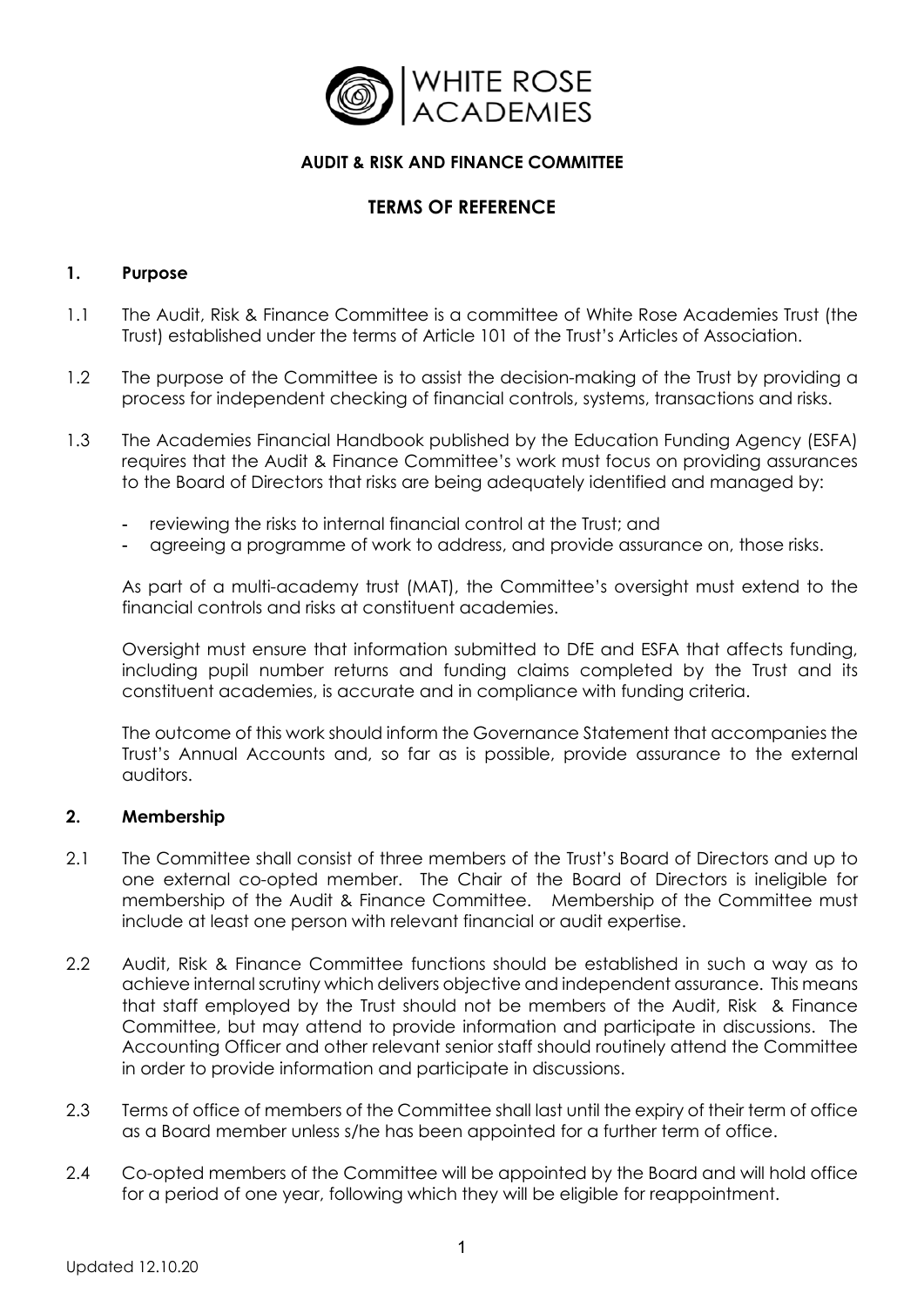- 2.5 The Trust will review the terms of reference and membership of the Committee at least annually and may make changes as it sees fit.
- 2.6 A representative from the Trust's audit service providers will be expected to attend meetings of the Audit Committee as appropriate.

## **3. Election of Chair**

3.1 At the last meeting of the Committee in each academic year members shall send a recommendation to the Board for a Chair for that year. The co-opted member is ineligible for appointment as Chair.

## **4. Frequency of Meetings and Quorum**

- 4.1 The Audit, Risk & Finance Committee shall meet at least twice each academic year. Additional meetings may be called as necessary in agreement with the Chair.
- 4.2 The quorum for meetings of the Committee shall be two members. In accordance with the Trust's Articles of Association, no vote on any matter shall be taken at a meeting of the Committee unless the majority of members present are Directors.

## **5. Responsibilities of the Committee**

- 5.1 To consider and advise the Board of Directors on the adequacy and effectiveness of the Trust's audit arrangements, framework of governance, risk management and control, and processes for the effective and efficient use of resources, the solvency of the institution and the safeguarding of assets.
- 5.2 To consider and advise the Board of Directors on all financial matters, including procurement, financial policies, planning and performance.
- 5.3 To advise the Board of Directors on the appointment, reappointment, dismissal and remuneration of the external auditors and the Internal Audit Service (IAS).
- 5.4 To advise the Board of Directors on the scope and objectives of the work of the IAS and the external auditors.
- 5.5 To ensure effective co-ordination between the IAS and the external auditors.
- 5.6 To consider and advise the Board of Directors on the audit strategy and annual audit plans.
- 5.7 To advise the Board of Directors on internal audit assignment reports and annual reports and on control issues included in the reports of the external auditors, and the executive's responses to these.
- 5.8 To monitor, within an agreed timescale, the implementation of agreed audit recommendations.
- 5.9 To consider and advise the Board of Directors on relevant reports by the Education & Skills Funding Agency (ESFA), and where appropriate the Executive's response to these.
- 5.10 To monitor the effectiveness of the Trust's auditors, including the use of relevant performance indicators.